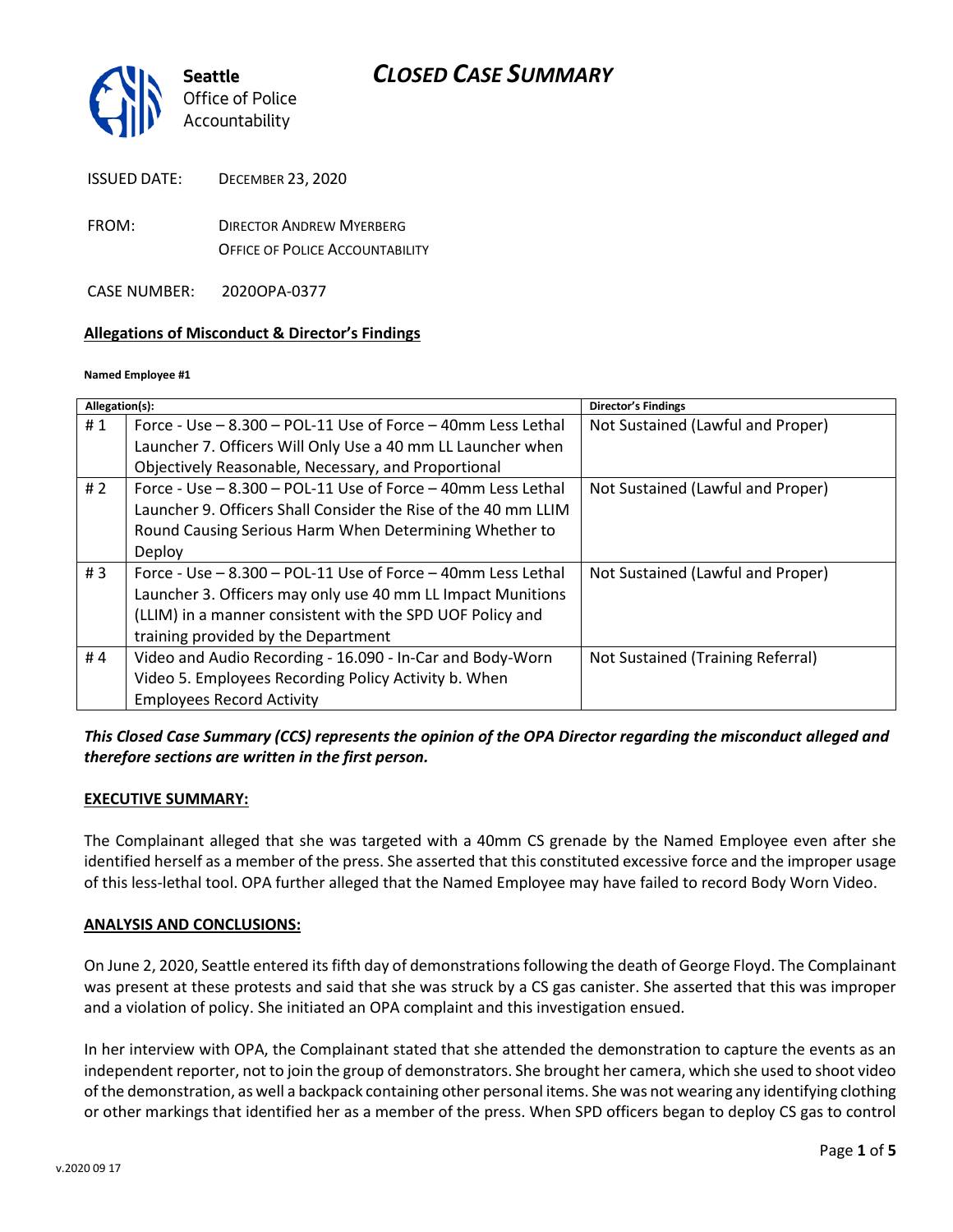

**Seattle** *Office of Police Accountability*

# *CLOSED CASE SUMMARY*

OPA CASE NUMBER: 2020OPA-0377

and clear demonstrators from the area, the Complainant became affected by the chemicals. She knelt behind a sign and reached into her backpack for a bottle of water to flush her eyes. In video the Complainant took during the incident and later provided to OPA, she could be heard asking other demonstrators to assist her with putting items back into her backpack.

The Complainant stated that, as she was reaching into her backpack, she saw pepper balls skip across the ground in front of her. To assure officers that she was not a threat she yelled that she was press and that she was retrieving water from her bag. A short while later, she was hit with a projectile that she believed to be a 40mm CS grenade. During her interview, the Complainant stated that she understood why officers might have believed that she was attempting to access a weapon when she reached into her backpack. Despite that, the Complainant believed that the officers were just as responsible for the violence that occurred during the demonstration. OPA determined that Named Employee #1 (NE#1) may have been the officer who used a 40mm launcher to impact the Complainant. He was interviewed, as was a witness officer – referred to here as Witness Officer #1 (WO#1).

On June 2, NE#1 was assigned to the Chemical Agent Response Team (CART) and was tasked with offering less-lethal support to officers on the police line. NE#1 stated that his orders that evening were to provide support to front-line officers by deploying his 40mm launcher and blast balls when necessary. Sometime after 11:00 p.m., WO#1 drew NE#1's attention to the Complainant and a group of other demonstrators who were going through a bag. In his Use of Force report and during his interview with OPA, NE#1 stated that he saw two individuals kneeling on the ground who were going through a duffel bag while attempting to conceal themselves behind a parking sign. Based on the fact that numerous dispersal orders had been given, several officers had been assaulted by projectiles, fireworks, and other items, and the groups' apparent attempts to conceal themselves behind the parking sign, NE#1 believed that the individuals were trying to locate weapons within the bag that would be used to assault officers. NE#1 fired one OC round at the parking sign the group was standing behind. He believed that the round hit the lower part of the sign. Following the deployment, the individuals left the area. NE#1 did not have Body Worn Video (BWV) footage of his deployment. He explained that, in his hurry to respond to the call to assist officers, he either failed to activate the BWV or that the camera must have been accidentally switched off as he made his way to the police line.

WO#1 recalled that he was working at the front of the police line during the June 2 demonstration. He said that he was facing a crowd he estimated to number between 200-300 people. He recalled that demonstrators were very hostile towards officers that day. Officers had been assaulted by rocks, fireworks, and bottles. He had personally been hit in the head with a rock the day before, suffering a concussion as a result. The Incident Commander ultimately declared the demonstration a riot and unlawful assembly due to the violence towards the police and dispersal orders were given but largely ignored. Around 11:00 p.m., WO#1 observed an individual – the Complainant – behind a parking sign, looking through a backpack. He stated that he saw others going through the same backpack. Given the past days' demonstrations, the crowd's demeanor and refusal to obey the dispersal order, and the actions of the individuals near the parking sign, WO#1 found this behavior troubling. He like, NE#1, believed that the individuals were searching for weapons that would be used towards officers. He informed NE#1 about what he was seeing, pointing out the Complainant and the other individuals. He did this because he was aware that NE#1 carried a 40mm launcher and could deploy munitions that would reach the area of the parking sign.

WO#1 said that NE#1 deployed his 40mm launcher towards the Complainant but that he could not see where the munition impacted. He could, however, see that the Complainant and other demonstrations around her dispersed following NE#1's deployment. WO#1 stated that he did not hear the Complainant say anything to him, including declaring that she was a member of the press.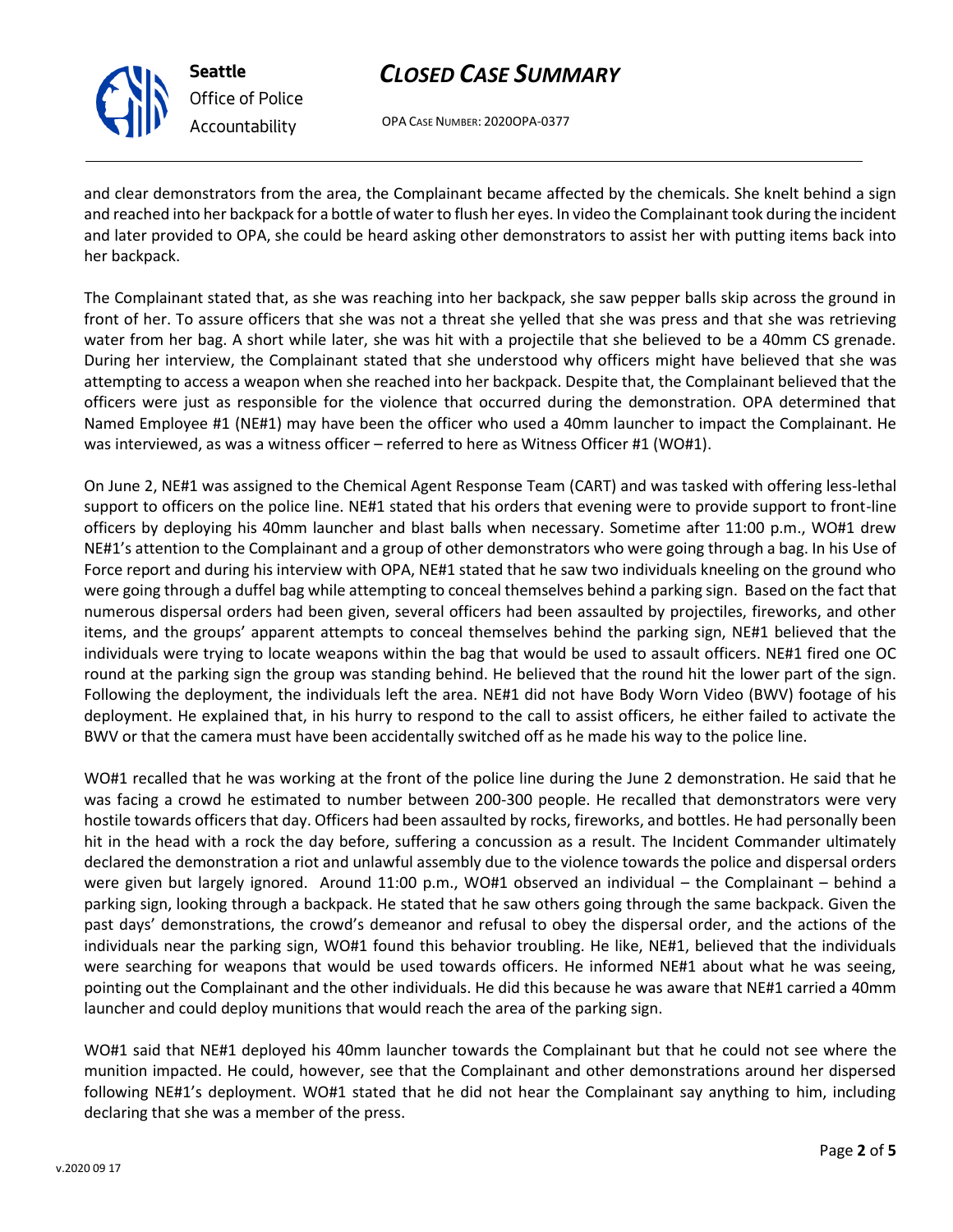## *CLOSED CASE SUMMARY*

OPA CASE NUMBER: 2020OPA-0377

While, as discussed above, NE#1 did not record BWV, WO#1 did so. From a review of that video, from where WO#1 was situated, it was unclear what exactly the Complainant and other demonstrators were doing at the time and what was in the backpack. The BWV did not show anyone pulling out weapons or, for that matter, using anything withdrawn from the bag towards the officers. The BWV did not capture any statement by the Complainant that she was a member of the press.

#### **Named Employee #1 - Allegation #1 Force - Use - 8.300 - POL-11 Use of Force – 40mm Less Lethal Launcher 7.** *Officers Will Only Use a 40 mm LL Launcher when Objectively Reasonable, Necessary, and Proportional*

SPD Policy 8.300-POL-11(7) states that officers may use a 40 mm launcher when there is an "immediate threat of harm to any person" or when an individual needs to be taken into custody but is resisting such that they are "likely to cause injury to the officer […] or other force options would be likely to cause greater injury to the subject than the use of the 40 mm Less Lethal Impact Munitions (LLIM)." Additionally, such use must be objectively reasonable, necessary, and proportional. (*Id*.) In addition, SPD Policy 8.300-POL-11(9) mandates that "officers shall consider the risk of the 40 mm LLIM round causing serious harm when determining whether to deploy." Lastly, SPD Policy 8.300- POL-11(3) states that only officers who have been trained and certified with the Department can use the 40 mm Less Lethal Launcher. 40 mm Less Lethal Impact Munitions (LLIM) may only be used, "in a manner consistent with the Seattle Police Use of Force Policy and training provided by the Department." (*Id*.)

In evaluating this use of force, OPA notes that both the Complainant's and NE#1's accounts could be true and not mutually exclusive. For example, OPA has no reason to doubt that the Complainant was going through her bag in order to treat exposure to chemical agents and that the other individuals in her immediate vicinity were there to assist her. However, OPA simultaneously believes it reasonable for NE#1 and WO#1 to have been concerned with multiple individuals kneeling behind a sign and going through a backpack. To put this in context with events that had transpired just before, multiple demonstrators had thrown projectiles and fireworks at officers and these projectiles presumably were secreted in backpacks or other bags prior to being used. Indeed, the Complainant acknowledged that the officers could have perceived this during her OPA interview, even though she still thought the force was improper.

Ultimately, when considering the propriety of force, OPA must apply a reasonable officer standard. This means that OPA considers what a reasonable officer with similar training, education, and experience would have done if confronted with the same facts and circumstances as NE#1 and whether NE#1's actions were consistent with this. In addition, SPD policy and caselaw prohibit OPA from applying 20/20 hindsight. This means that OPA cannot look at evidence that was unknown to NE#1 or that would not have been considered by a reasonable officer and use that to second guess the actions that NE#1 took. What this means is that, even if NE#1's belief that the Complainant and the other individuals were accessing a weapon was incorrect, this would not, in and of itself, cause his force to be infirm as long as it was objectively reasonable.

Based on OPA's review of the totality of the evidence and, again, when applying an objective reasonableness standard, OPA finds that NE#1's 40mm deployment was consistent with policy. Based on NE#1's own experiences earlier in the demonstration, the refusal of the crowd to follow the multiple dispersal orders given, and the actions of the Complainant and other demonstrators as perceived by both NE#1 and WO#1, OPA concludes that NE#1 was reasonable in his belief that the group may have been seeking projectiles and preparing to assault officers. Had the



**Seattle**

*Office of Police Accountability*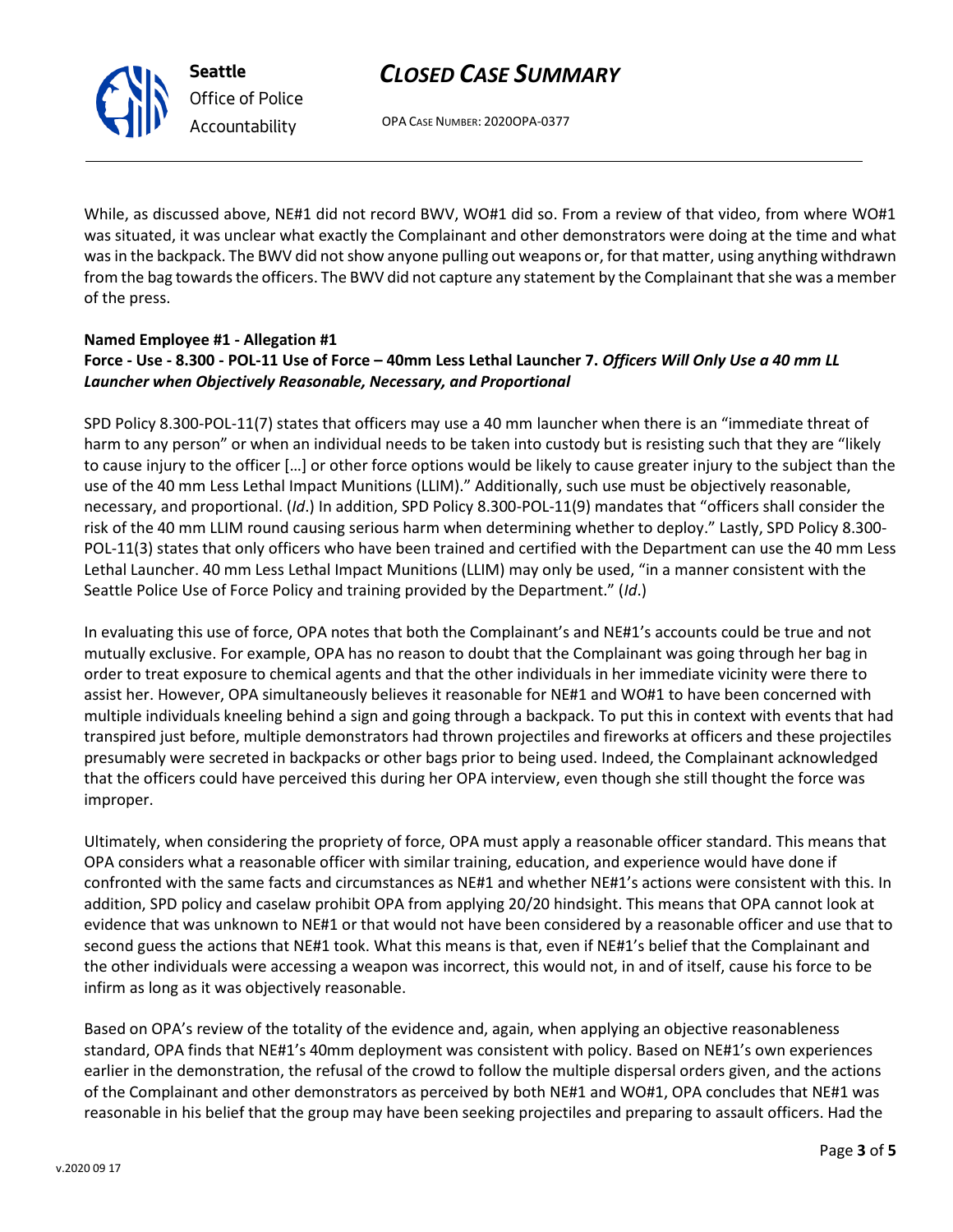

# *CLOSED CASE SUMMARY*

OPA CASE NUMBER: 2020OPA-0377

officers been aware that the Complainant was a member of the press, this could impact the reasonableness of the force; however, the video simply did not capture any statement to this extent that would have been audible to the officers. Accordingly, NE#1 was permitted to use force to prevent this from occurring and that force was reasonable.

For the same reasons, the force was necessary. Given the demonstrators' refusal to follow numerous dispersal orders and their use of fireworks, projectiles, and other items against officers, there did not appear to be any reasonable alternative available to NE#1 other than the use of force to combat such threats. In addition, the force used was of a reasonable degree and was only that needed to disperse the target group.

Lastly, OPA finds that the force was proportional. NE#1 deployed one round aimed near the Complainant and other demonstrators. While the Complainant said that she was struck by the deployment, NE#1 denied that this was the case and said that he aimed at and struck the stop sign. Ultimately, the BWV did not conclusively establish what the 40mm struck. Moreover, when he saw that the deployment had the desired effect of dispersing the group, he did not further deploy, thus modulating his force.

While OPA certainly regrets the Complainant being impacted in this manner, OPA finds that the use of the 40mm was consistent with policy and recommends that this allegation, as well as Allegations #2 and #3, be Not Sustained – Lawful and Proper.

### Recommended Finding: **Not Sustained (Lawful and Proper)**

### **Named Employee #1 - Allegation #2**

### **Force - Use - 8.300 - POL-11 Use of Force – 40mm Less Lethal Launcher 9.** *Officers Shall Consider the Risk of the 40 mm LLIM Round Causing Serious Harm When Determining Whether to Deploy*

For the same reasons as stated above (*see* Named Employee #1 – Allegation #1), OPA recommends that this allegation be Not Sustained – Lawful and Proper.

### Recommended Finding: **Not Sustained (Lawful and Proper)**

## **Named Employee #1 - Allegation #3 Force - Use - 8.300 - POL-11 Use of Force – 40mm Less Lethal Launcher 3.** *ETS Trains and Certifies 40 mm LL Launcher Operators Annually*

For the same reasons as stated above (*see* Named Employee #1 – Allegation #1), OPA recommends that this allegation be Not Sustained – Lawful and Proper.

Recommended Finding: **Not Sustained (Lawful and Proper)**

#### **Named Employee #1 - Allegation #4**

**Video and Audio Recording - 16.090 - In-Car and Body-Worn Video 5.** *Employees Recording Policy Activity b. When Employees Record Activity*

SPD Policy 16.090-POL-5 requires that SPD employees record police activity in certain delineated circumstances using both (or either, in some cases) their In-Car Video (ICV) and Body Worn Video (BWV) systems. Inherent in this